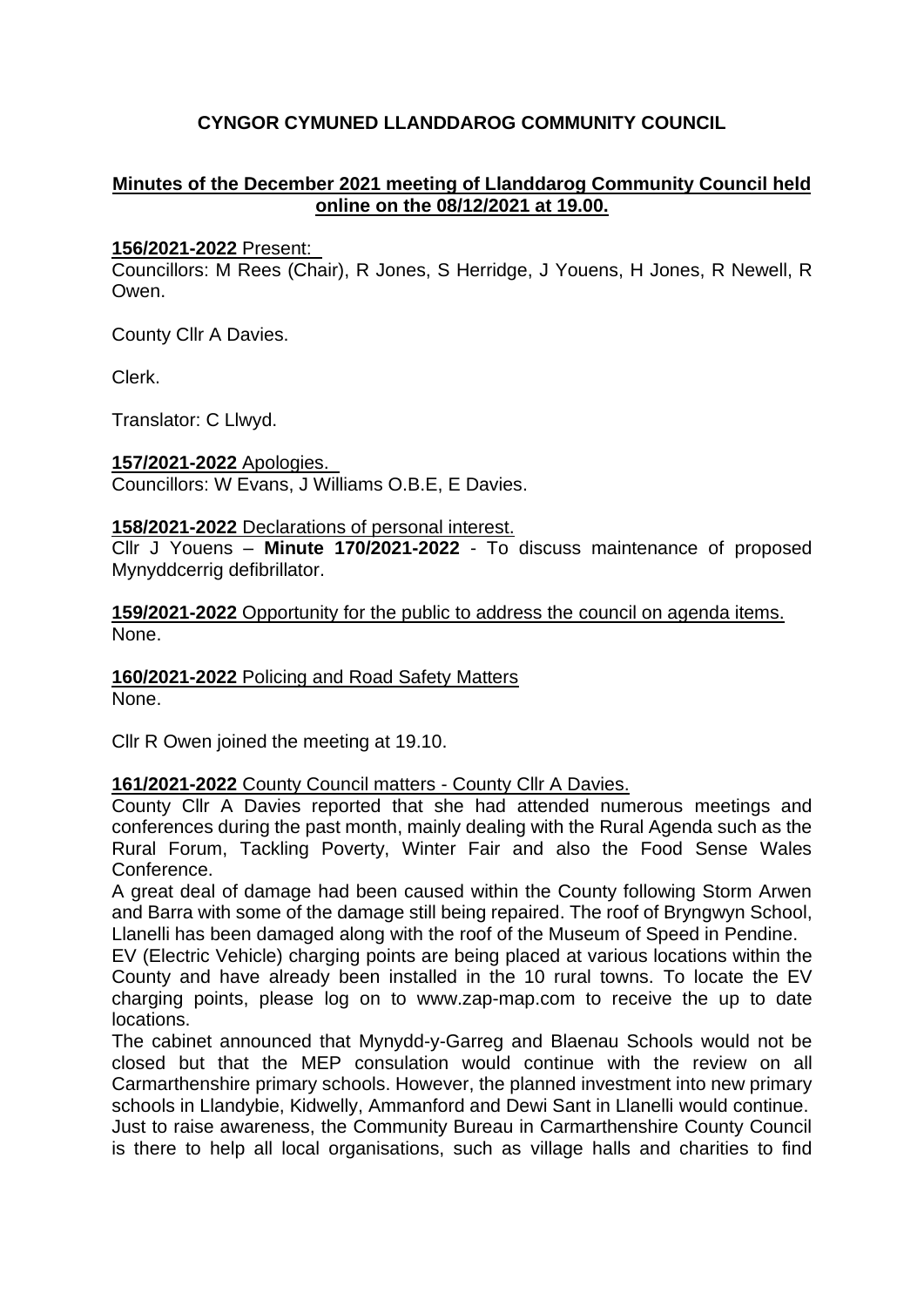additional funding for projects. Our local Officer, Caroline Owen is willing to advise and help if you have a particular project that requires funding.

Cllr H Jones enquired if Llanddarog Primary School was included in the the MEP consultation as it was a Church in Wales voluntary controlled school. County Cllr A Davies clarified that the Llanddarog Primary School was included in the MEP consultation as it was funded by Carmarthenshire County Council.

Cllr R Jones asked if Llanddarog Primary School should be concerned about school closures. County Cllr A Davies replied that the MEP consultation was a fair system and that they would consider many factors and not just Financial viability.

County Cllr A Davies wished all council members a very Merry Christmas and a Happy New Year.

County Cllr A Davies left the meeting at 19.24, not to return.

## **162/2021-2022** Chairman's Report.

Cllr M Rees reported that she had attended a Remembrance Service at St. Twrog Church, Llanddarog at 09.30 on Sunday 14/11/2021 and by Mynyddcerrig War Memorial at 13.00. Both services were well attended.

Cllr M Rees apologised for the change of venue for the December meeting on 08/12/2021 but thought it was prudent considering the rise in Omicron cases in Wales over the past few days.

Cllr H Jones enquired if meetings would be live or on Zoom in the New Year. The Clerk confirmed that the January and February meetings would be held online, and the March meeting would be held at Porthyrhyd Village Hall.

#### **163/2021-2022** Confirmation and signing of the Minutes of the Council Meeting 10/11/2021.

It was **resolved** to confirm the minutes for 10/11/2021 and for the clerk to deliver the minutes to the Chair for signing on 10/12/2021. Proposed by Cllr R Jones and seconded by Cllr R Newell.

## **164/2021-2022** Matters arising from the above minutes.

The Clerk informed council members that all matters to **resolve** had been actioned and if correspondence had been received, a copy of the Email had been sent to each member for information.

The Clerk reported that Carmarthenshire County Council had attended to the erosion on a section of highway between Pantyfer, Cwmisfael, Llanddarog, SA32 8NY and Casa Mia, Cwmisfael, Llanddarog, SA32 8NY. Trees had been felled and drains unblocked.

The Clerk reported that Carmarthenshire County Council had repaired the DFS (Driver feedback Sign) sign near Mynyddcerrig Primary School, SA15 5BG.

Cllr M Rees raised concerns regarding unsafe trees between Pantyfer, Cwmisfael, Llanddarog, SA32 8NY and Casa Mia, Cwmisfael, Llanddarog, SA32 8NY. **Resolved** for the Clerk to report to the relevant department.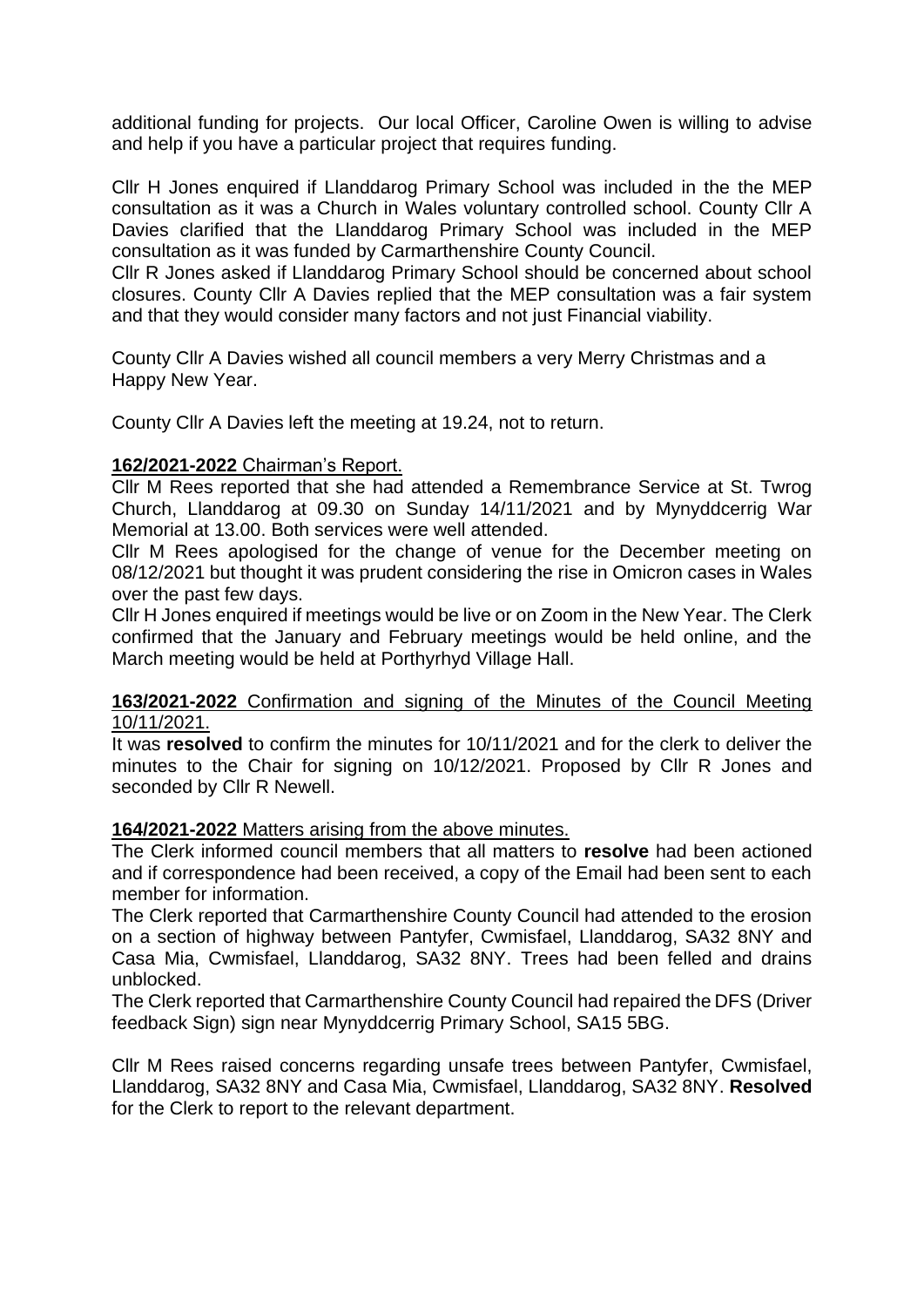# **165/2021-2022** To note correspondence or to list for consideration at a forthcoming council meeting.

None.

**166/2021-2022** Planning. None.

## **167/2021-2022** Payments.

The below payments were certified in the November monthly meeting and **ratified** in the December monthly meeting. Copies of invoices sent to all members electronically prior to payment for authorisation. Proposed by Cllr R Jones and seconded by Cllr S Herridge.

| <b>Method of</b> | <b>Date</b> | <b>Suppliers &amp; Details</b>       | Sum £ inc  |
|------------------|-------------|--------------------------------------|------------|
| <b>Payment</b>   |             |                                      | <b>VAT</b> |
| Online           | 25/11/2021  | <b>Nest</b>                          | 32.58      |
| Online           | 26/11/2021  | WCVA Inv - 744                       | 21.30      |
| Online           | 26/11/2021  | J.G Evans - November Payroll         | 344.86     |
| Online           | 26/11/2021  | HMRC PAYE - Period 8                 | 90.20      |
| Online           | 26/11/2021  | Catrin Llwyd - CCLL3                 | 70.00      |
| Online           | 26/11/2021  | Mr L M Jones - Internal Auditor      | 75.00      |
|                  |             | <b>Carmarthen and District Youth</b> |            |
| Online           | 26/11/2021  | Opera - Donation                     | 50.00      |
|                  |             | Christmas Toybox Appeal -            |            |
| Online           | 26/11/2021  | Donation                             | 100.00     |

Please note the location of funds for donation below: Carmarthen Toybox Appeal - £100.00 (Chairmans'Allowance) Carmarthen and District Youth Opera - £50.00 (Section137)

# **168/2021-2022** Receipts.

None.

# **169/2021-2022** To discuss maintenance of community flagpoles.

An email was received on 14/11/2021 from Cllr J Williams O.B.E stating that the flagpoles within the community required maintenance before the flags are raised in 2022. The Clerk contacted Red Dragon Flagmakers in Swansea as they were local and able to fulfil any maintenance work required. Photographs were sent to Red Dragon Flagmakers on 30/11/2021 and a prompt reply was received, stating that repairs and a LOLER inspection was required.

Cllr R Jones enquired if the work involved should be part of a tender process. Cllr S Herridge reported that as the maintenance required was a Health and Safety issue, that it should be rectified as soon as possible. The matter was further discussed by council members, and it was decided to sought repairs as soon as possible. Proposed by Cllr S Herridge and seconded by Cllr H Jones. **Resolved** for the Clerk to contact Red Dragon Flagmakers.

# **170/2021-2022** To discuss maintenance of Mynyddcerrig Defibrillator.

In the November meeting on 10/11/2021 Cllr J Youens announced that a defibrillator was being installed in Mynyddcerrig and enquired if Llanddarog Community Council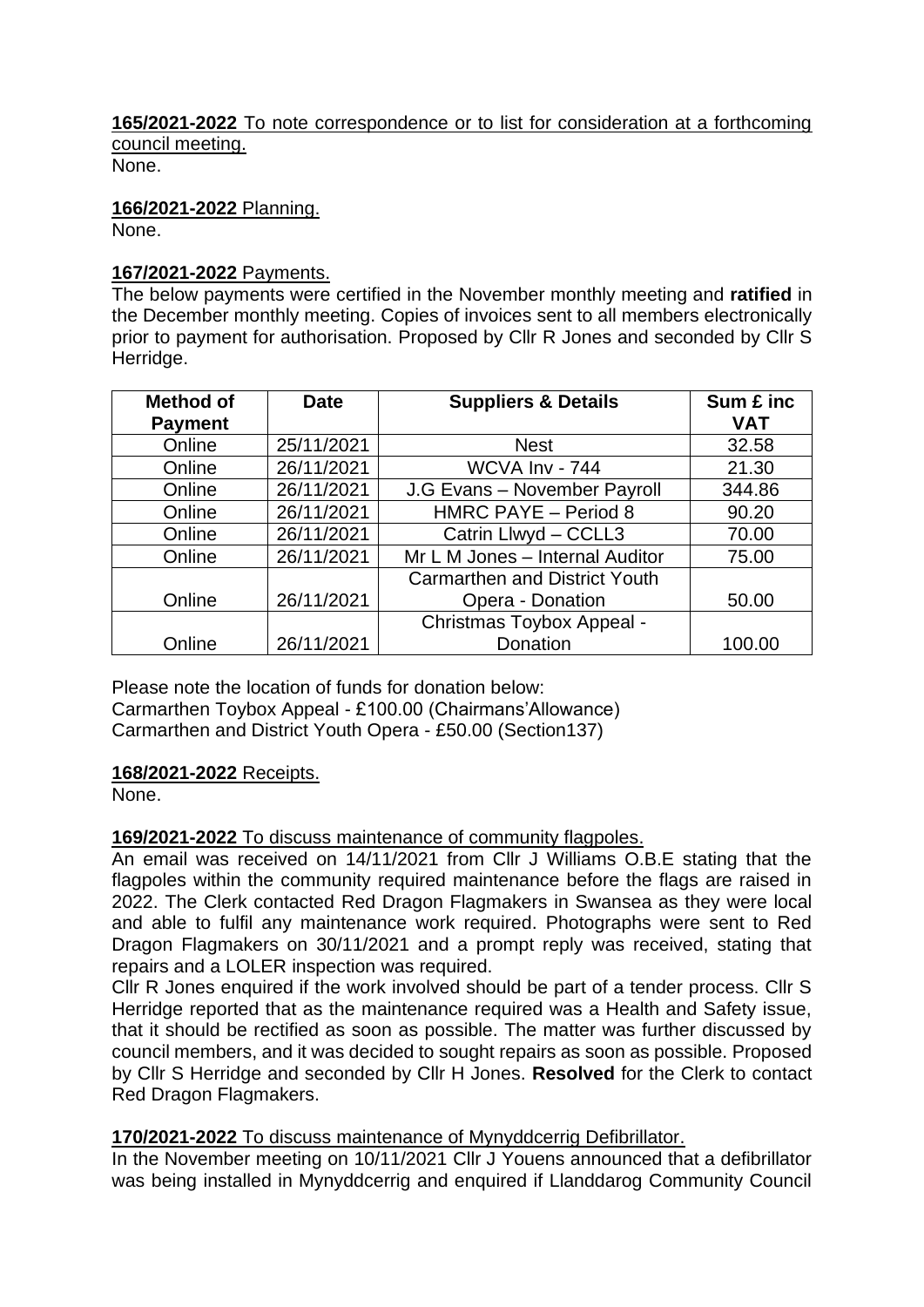would maintain and supply parts for the machine when needed as they do in Llanddarog and Porthyrhyd. Cllr M Rees suggested that Mynyddcerrig Welfare Committee write a letter to the Community Council requesting their assistance and to place on the agenda for the December meeting on 08/12/2021.

A letter was received from Mynyddcerrig Welfare Committee prior to the meeting and read out to all council members by the Clerk. The matter was discussed by all council members, and it was decided that Llanddarog Community Council would maintain and supply parts for the machine when needed as they do in Llanddarog and Porthyrhyd. Proposed by Cllr S Herridge and seconded by Cllr R Newell. **Resolved** to note.

## **171/2021-2022** To discuss budget proposal.

Community Council members discussed the budget proposal in preparation for the January precept application. The Clerk shared the 2021-2022 budget format online with members and discussed each heading individually. Each member had the opportunity to propose specific requirements needed for the 2022-2023 expenditure. The following table shows the proposed budget requirements for 2022-2023, which will be finalised by the Internal Financial Examiner CIIr R Jones and the Clerk prior to the January 2022 meeting for approval. Proposed by Cllr R Jones and seconded by Cllr M Rees. The Clerk was asked to enquire as to the estimated election costs for 2022. **Resolved** for Clerk to enquire.

|                                       | <b>PREVIOUS</b> | <b>PROPOSED</b> |                            |
|---------------------------------------|-----------------|-----------------|----------------------------|
| <b>HEADING</b>                        | <b>BUDGET</b>   | <b>BUDGET</b>   | <b>REASON</b>              |
| <b>Ground Maintenance</b>             | 2550.00         | 1800.00         | N/A                        |
|                                       |                 |                 | Current Wages +            |
| <b>Staff Salary &amp; PAYE</b>        | 6000.00         | 6400.00         | Pension                    |
| Admin, Inc Audit Fees                 | 2300.00         | 2300.00         | N/A                        |
| Insurance                             | 900.00          | 930.00          | Premium Inflation          |
| Financial Assistance - Inc            |                 |                 | <b>Llanddarog Show</b>     |
| <b>Standing Revenue Grants</b>        | 2000.00         | 2000.00         | <b>Urdd Eisteddfod</b>     |
| Seating & Asset                       |                 |                 | Flagpole                   |
| Maintenance                           | 1250.00         | 2000.00         | Maintenance                |
| <b>Street Lighting Estimate</b>       | 2750.00         | 2900.00         | <b>Utilities Inflation</b> |
| Misc - Inc Subscriptions              | 450.00          | 450.00          | N/A                        |
| <b>Members Allowance</b>              | 360.00          | 360.00          | N/A                        |
|                                       |                 |                 |                            |
| <b>Members Allowance PAYE</b>         | 90.00           | 90.00           | N/A                        |
| <b>Election Cost</b>                  | 0.00            | 250.00          | 2022 Election              |
| Section 137                           | 900.00          | 900.00          | N/A                        |
|                                       |                 |                 | Interpretation             |
|                                       |                 |                 | Panel, War                 |
| <b>Allocation to Special Projects</b> | 4000.00         | 4000.00         | Memorial, Speed            |
| & Reserve From Precept                |                 |                 | Camera                     |
| <b>TOTAL</b>                          | 23,550.00       | 24,380.00       |                            |

## **172/2021-2022** To discuss the Queen's Platinum Jubilee Beacon 02/06/2022**.**

County Cllr A Davies previously reported that she had suggested to Llanarthne Community Council about approaching the National Trust to see if they want to organise a beacon in Paxton's Tower. County Cllr A Davies also suggested the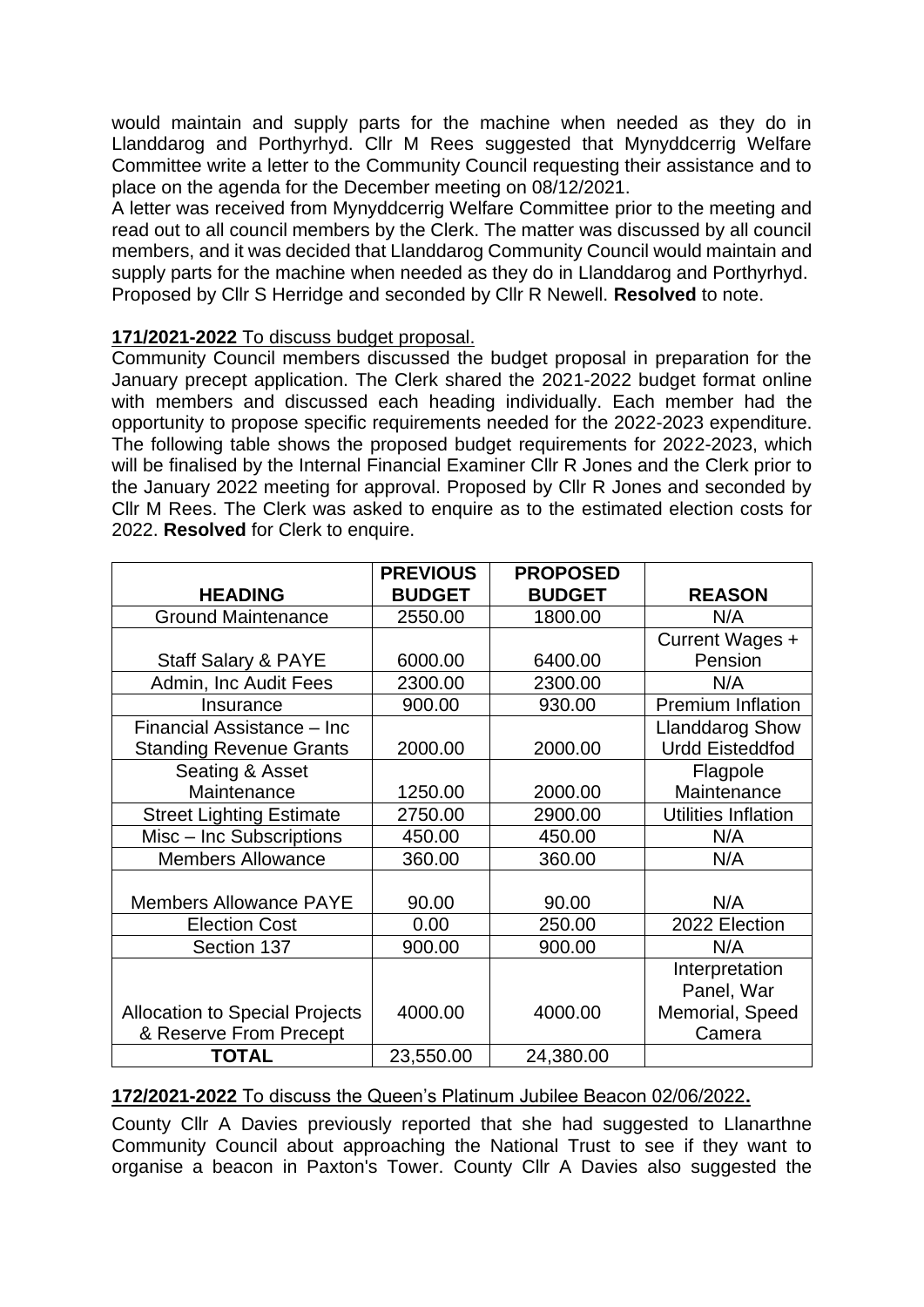potential use of the tower at Llanddarog Church to aid in the celebrations. Council members discussed the suggestions and agreed to ask the Clerk to contact the National Trust to discuss the matter. **Resolved** for the Clerk to contact the National Trust and place on the agenda for the November meeting on 10/11/2021.

The Clerk emailed the National Trust on 19/10/2021, asking them to consider the suggestion and reply with their thoughts prior to the November meeting on 10/11/2021.

No reply has been received and after a conversation with Mrs Jayne Henshaw from the National Trust, she informed the Clerk that discussions were taking place regarding the council's suggestion, and they would be in contact in due course.

An email was received from One Voice Wales on 30/10/2021 and forwarded to all council members with an update on the guide to taking part in the Queen's Platinum Jubilee beacons. The update is now encouraging those lighting Beacons to plant a circle of seven trees with each tree representing a decade in The Queen's reign to assist with the sustainability of the planet, along with providing a permanent reminder of this unique, and amazing moment in The Queen's life and in her reign.

Cllr M Rees reported that it was not possible to illuminate the church spire more than it currently is but that the church would be lighting the spire and celebrating the occasion on 02/06/2022.

Resolved to note and place on the agenda for the December meeting on 08/12/2021.

An email was received from the National Trust on 08/12/2021 and forwarded to all council members asking for more details with regards to the proposal (Proposed site, size, etc). The lead ranger who is responsible for the land and meadows project at Paxton's Tower was also copied into the email.

The Clerk advised council members to wait until the Llanarthne Community Council meeting on 14/12/2021 to decide on a reply to the questions. Cllr R Jones enquired if the NBGW were celebrating the occasion. The Clerk instructed council members that he would make enquiries. **Resolved** for the Clerk to contact the NBGW.

# **173/2021-2022** Forum in order for Members to raise reports / questions through the Chairman.

Cllr J Youens enquired if Llanddarog Community Council were willing to fund the Christmas tree in Mynyddcerrig as they have done over the past few years. Cllr R Jones reported that a maximum £50.00 allowance was in place to fund Christmas trees and decorations in Llanddarog, Porthyrhyd and Mynyddcerrig. The matter was discussed, and it was decided by council members that the funding should continue on an annual basis and that Section 137 of the budget proposal should be increased. Proposed by Cllr R Jones and seconded by Cllr J Youens. **Resolved** to note.

## **174/2020-2021 In camera 20.00.**

Those who were not Community Council members or the Clerk departed the meeting – not to return. The exclusion is due to personnel / staffing matters being discussed.

## **175/2020-2021** Staff pay run December 2021.